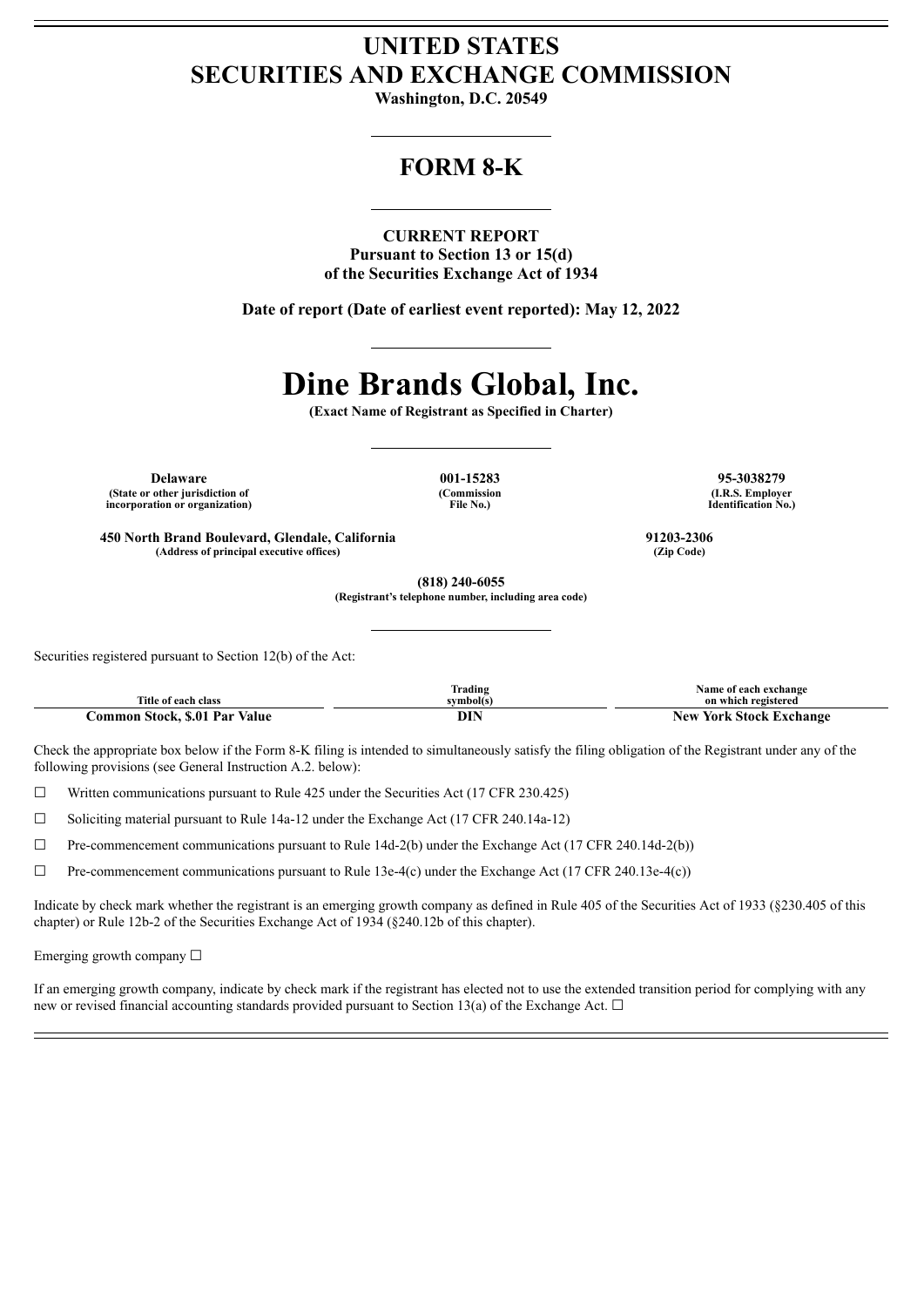#### **Item 5.07. Submission of Matters to a Vote of Security Holders.**

The Corporation held its 2022 Annual Meeting of Stockholders (the "Annual Meeting") on May 12, 2022. The following matters set forth in the Corporation's Proxy Statement dated March 30, 2022, which was filed with the Securities and Exchange Commission pursuant to Regulation 14A under the Securities Exchange Act of 1934, were voted upon with the results indicated below.

#### **Proposal One: Election of Directors.**

The nominees listed below were elected to serve as directors for a one-year term with the respective votes set forth opposite their names:

|                          | For        | Against   | Abstain | <b>Broker Non-Votes</b> |
|--------------------------|------------|-----------|---------|-------------------------|
| <b>Howard M. Berk</b>    | 13,575,639 | 273,361   | 16,032  | 1,477,256               |
| <b>Susan M. Collyns</b>  | 13,826,690 | 22,988    | 15,354  | 1,477,256               |
| Richard J. Dahl          | 13,515,091 | 333,742   | 16,199  | 1,477,256               |
| Michael C. Hyter         | 13,795,905 | 53,113    | 16,014  | 1,477,256               |
| Larry A. Kay             | 13,581,072 | 267,699   | 16,261  | 1,477,256               |
| <b>Caroline W. Nahas</b> | 13,443,215 | 406.737   | 15,080  | 1,477,256               |
| Douglas M. Pasquale      | 10,548,958 | 3,300,274 | 15,800  | 1,477,256               |
| John W. Peyton           | 13,716,351 | 137,282   | 11,399  | 1,477,256               |
| Martha C. Poulter        | 13,837,650 | 12,010    | 15,372  | 1,477,256               |
| Lilian C. Tomovich       | 13,714,801 | 134,711   | 15,520  | 1,477,256               |

#### Proposal Two: Ratification of the Appointment of Ernst & Young LLP as the Corporation's Independent Auditor for the 2022 Fiscal Year.

The stockholders ratified the appointment of Ernst & Young LLP as independent auditor of the Corporation for the 2022 fiscal year. The voting results are set forth below:

| For        | Against | Abstain | <b>Broker Non-Votes</b> |
|------------|---------|---------|-------------------------|
| 15,273,506 | 51,801  | 16,982  |                         |

#### Proposal Three: Approval, on an Advisory Basis, of the Compensation of the Corporation's Named Executive Officers.

The stockholders approved, on an advisory basis, the compensation of the Corporation's named executive officers as disclosed in the Proxy Statement. The voting results are set forth below:

| For        | <b>Against</b> | Abstain | <b>Broker Non-Votes</b> |
|------------|----------------|---------|-------------------------|
| 13,067,675 | 754,101        | 43,256  | 1,477,256               |

#### Proposal Four: Approval of an Amendment to the Dine Brands Global, Inc. 2019 Stock Incentive Plan to Increase the Reservation of Common **Stock for Issuance Thereunder.**

The stockholders approved the amendment to the Dine Brands Global, Inc. 2019 Stock Incentive Plan as described in the Proxy Statement. The voting results are set forth below:

| For        | Against   | Abstain | <b>Broker Non-Votes</b> |
|------------|-----------|---------|-------------------------|
| 12,539,511 | 1,281,751 | 43,770  | 1,477,256               |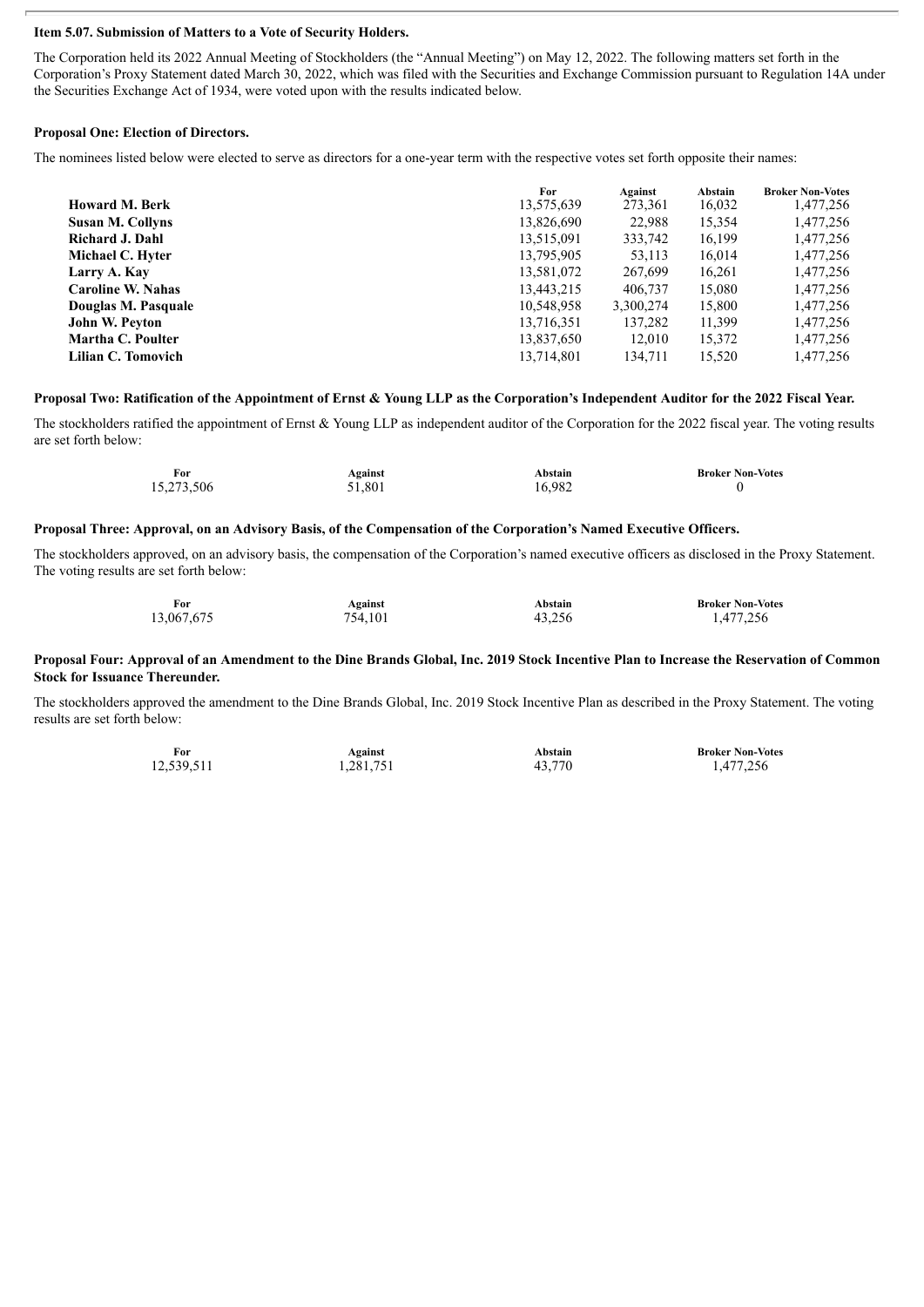#### Proposal Five: A Stockholder Proposal Requesting that the Corporation Produce a Report on the Feasibility of Increasing Tipped Workers' **Wages.**

The stockholders did not approve the proposal requesting that the Corporation produce a report on the feasibility of increasing tipped workers' wages. The voting results are set forth below:

| For       | Against    | Abstain | <b>Broker Non-Votes</b> |
|-----------|------------|---------|-------------------------|
| 1,697,217 | 11,951,398 | 216,418 | 1,477,256               |

#### Proposal Six: A Stockholder Proposal Requesting that the Corporation Produce a Report Relating to the Ways in Which the Corporation Reconciles Disparities Between its Published ESG Standards and the Implementation of Those Standards, Including With Respect to the Use of **Gestation Crates in its Pork Supply.**

The stockholders did not approve the proposal requesting that the Corporation produce a report relating to the ways in which the Corporation reconciles disparities between its published ESG standards and the implementation of those standards, including with respect to the use of gestation crates in its pork supply. The voting results are set forth below:

**For Against Against Abstain Broker Non-Votes**<br>2,615,559 11,034,703 214,770 1,477,256

11,034,703